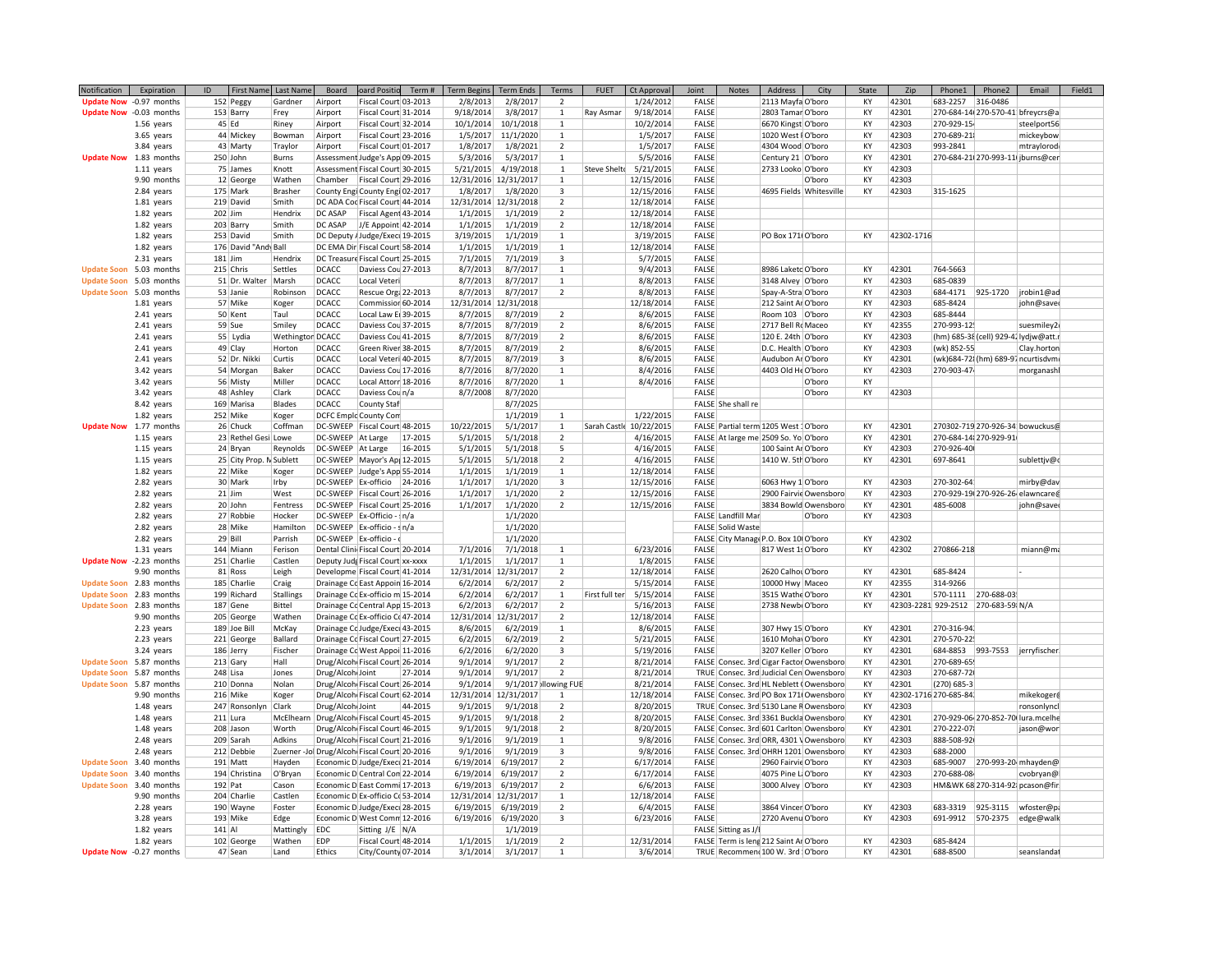|                         | #### months            |         | 46 David                   | Johnson         | Ethics                                       | Fiscal Court 06-2015 |         | 3/1/2015              | 3/1/2018  | $\mathcal{P}$          |              | 3/5/2015   |              | FALSE Democrat      | 418 W. 3rd O'boro                       | KY | 42303                            | 926-1717              |            | davidjohnsc                        |                                      |
|-------------------------|------------------------|---------|----------------------------|-----------------|----------------------------------------------|----------------------|---------|-----------------------|-----------|------------------------|--------------|------------|--------------|---------------------|-----------------------------------------|----|----------------------------------|-----------------------|------------|------------------------------------|--------------------------------------|
|                         | 9.90 months            |         | 18 Nathan                  | Grant           | Extension D Fiscal Court 35-2014             |                      |         | 12/31/2014 12/31/2017 |           | $\mathcal{P}$          |              | 12/18/2014 | FALSE        |                     | 760 Jack Bc Owensboro                   | KY | 42301                            | 270-929-45            |            | nate101376                         |                                      |
|                         | 9.90 months            |         | 17 Suzanne                 |                 | Cecil-White Extension D Fiscal Court 36-2014 |                      |         | 12/31/2014 12/31/2017 |           | 1                      |              | 12/18/2014 | FALSE        |                     | 7749 Hayde Owensboro                    | КY | 42301                            | 270-929-14 suzannecec |            |                                    |                                      |
|                         | 1.81 years             |         | 16 John                    | Wright          | Extension D Fiscal Court 54-2015             |                      |         | 12/31/2015 12/31/2018 |           | $\overline{2}$         |              | 12/17/2015 | FALSE        |                     | 3791 Bratch Utica                       | KY | 42376                            | 929-4052              |            | habithillfarr                      |                                      |
|                         | 1.81 years             |         | 13 Carlos                  | Earhart         | Extension D Fiscal Court 55-2015             |                      |         | 12/31/2015 12/31/2018 |           | $\mathbf{1}$           |              | 12/17/2015 | FALSE        |                     | 5160 Hwy 6 O'boro                       | KY | 42301                            | 270-929-19            |            | carlosearha                        |                                      |
|                         | 2.81 years             |         | 15 Katie                   | Clark           | Extension D Fiscal Court 30-2016             |                      |         | 12/31/2016 12/31/2019 |           | 1                      |              | 12/15/2016 | FALSE        |                     | 3942 Pleasa O'boro                      | КY | 42303                            | 270-314-61            |            |                                    |                                      |
|                         | 2.81 years             |         | 14 Debbie                  |                 | Zuerner-Joh Extension D Fiscal Court 31-2016 |                      |         | 12/31/2016 12/31/2019 |           | 1                      |              | 12/15/2016 | FALSE        |                     | 3514 Lewis O'boro                       | KY | 42031                            | 270-316-46            |            | debbie.john                        |                                      |
|                         |                        |         |                            | Fiorella        |                                              |                      |         |                       |           | 3                      |              |            | TRUE         |                     |                                         | KY | 42301                            |                       |            |                                    |                                      |
|                         | 9.90 months            |         | 97 Cindy                   |                 | GRADD                                        | Tri-joint            | 37-2014 | 12/31/2014 12/31/2017 |           |                        |              | 12/18/2014 |              |                     | 1920 Eaton O'boro                       |    |                                  | 683-2512              |            | cindy.fiorell                      |                                      |
|                         | 1.82 years             | 96 Al   |                            | Mattingly       | GRADD                                        | Sitting J/E          |         |                       | 1/1/2019  |                        |              |            |              | FALSE Sitting as J/ | O'boro                                  | KY | 42303                            |                       |            |                                    |                                      |
|                         | 9.90 months            |         | 98 Mattie                  | Jones           | Green River J/E                              |                      | 38-2014 | 12/31/2014 12/31/2017 |           | 4                      |              | 12/18/2014 | FALSE        |                     | 6660 Water O'boro                       | KY | 42303                            | 281-0175 570-0977     |            |                                    |                                      |
|                         | 1.82 years             | 142 Al  |                            | Mattingly       | Green River Sitting Co J/ N/A                |                      |         |                       | 1/1/2019  | $\mathbf{1}$           |              |            |              | FALSE Sitting as J/ |                                         |    |                                  |                       |            |                                    |                                      |
|                         | 9.90 months            |         | 93 Larry                   | Mayfield        | Green River J/E's Appoir 34-2013             |                      |         | 12/31/2013 12/31/2017 |           | 5                      |              | 12/19/2013 | FALSE        |                     | 3652 Briarcl O'boro                     | KY | 42303                            |                       |            |                                    |                                      |
|                         | 1.11 years             |         | 131 Gary                   | Adams           | Greenwood Preservatio 12-2015                |                      |         | 4/16/2015             | 4/19/2018 | 4                      |              | 4/16/2015  | FALSE        |                     | 1519 West : O'boro                      | KY | 42301                            | 683-3380              |            |                                    |                                      |
|                         | 1.11 years             |         | 125 Wesley                 | Acton           | Greenwood Fiscal Court 14-2015               |                      |         | 4/19/2015             | 4/19/2018 | 4                      |              | 4/16/2015  |              |                     | FALSE At large me 3931 Hwy 7 Utica      | KY | 42376                            | 275-4511              |            |                                    |                                      |
|                         | 1.11 years             |         | 129 Sharon                 | Sullivan        | Greenwood Fiscal Court 13-2015               |                      |         | 4/19/2015             | 4/19/2018 | 4                      |              | 4/16/2015  | FALSE        |                     | Mount St. J. O'boro                     | КY | 42301                            | 229-0353              | 229-0200   | sharon.sulli                       |                                      |
|                         | 1.82 years             |         | 122 Mike                   | Koger           | Greenwood Fiscal Court 61-2014               |                      |         | 1/1/2015              | 1/1/2019  | 1                      |              | 12/18/2014 | FALSE        |                     | P.O. Box 17 O'boro                      | KY | 42302-1716 685-8424              |                       |            |                                    |                                      |
|                         | 2.11 years             |         | 126 Emily                  | Holloway        | Greenwood Descendent 08-2016                 |                      |         | 4/19/2016             | 4/19/2019 | $\overline{4}$         |              | 4/7/2016   | FALSE        |                     | 3514 Christi O'boro                     | KY | 42301                            | 683-7391              |            |                                    |                                      |
| Update Now 1.03 month:  |                        |         | 214 Larry                  | Boswell         | Industrial D Fiscal Court 08-2013            |                      |         | 4/9/2013              | 4/9/2017  | $\mathcal{L}$          |              | 4/21/2013  | FALSE        |                     | 5702 West ! O'boro                      | KY | 42301                            | 929-7728              |            | larry_boswe                        |                                      |
|                         | 1.82 years             | 106 Al  |                            | Mattingly       | Industrial D Fiscal Court                    |                      |         |                       | 1/1/2019  | $\overline{2}$         |              |            |              | FALSE Sitting as J/ | O'boro                                  | KY | 42303                            |                       |            |                                    |                                      |
|                         | 2.08 years             | 143 Jim |                            | Hendrix         | Industrial D Fiscal Court 10-2015            |                      |         | 4/9/2015              |           | 4/9/2019 1st full tern |              | 4/2/2015   |              |                     | FALSE First term F 212 Saint Ai O'boro  | KY | 42303                            |                       |            |                                    |                                      |
|                         | 6.27 months            |         | 64 Lewatis                 | McNeal          | Library                                      | Fiscal Court 34-2014 |         | 12/18/2014            | 9/13/2017 | $\mathbf{1}$           |              | 12/18/2014 | FALSE        |                     | 4800 New I O'boro                       | KY | 42302                            |                       |            |                                    |                                      |
|                         | 6.27 months            |         | 65 Polly                   | Reynolds        | Library                                      | Fiscal Court 31-2013 |         | 9/13/2013             | 9/13/2017 | $\overline{2}$         |              | 9/19/2013  | FALSE        |                     | 4237 Spring O'boro                      | KY | 42303                            | 316-2900              |            |                                    |                                      |
|                         | 1.52 years             |         | 157 Rodney                 | <b>Ellis</b>    | Library                                      | Fiscal Court 04-2017 |         | 1/5/2017              | 9/13/2018 | 0.5                    | Jeremy Edgi  | 1/5/2017   | FALSE        |                     | Independer O'boro                       | KY | 42301                            | 270-929-28            |            | rellis@1776                        |                                      |
|                         | 1.52 years             |         | 156 Beena                  | Vora            | Library                                      | Fiscal Court 30-2014 |         | 12/18/2014            | 9/13/2018 | $\mathbf{1}$           |              | 12/18/2014 | FALSE        |                     | 4204 Hunte O'boro                       | KY | 42302                            | ????                  |            |                                    |                                      |
|                         | 2.52 years             |         | 66 Michelle                | Drake           | Library                                      | Fiscal Court 36-2015 |         | 9/13/2015             | 9/13/2019 | 1                      |              | 9/3/2015   | FALSE        |                     | 621 West 41 O'boro                      | KY | 42301                            |                       |            | 270-686-25 270-993-06 michelle.dra |                                      |
| Update Now -0.27 months |                        |         | 155 Dwane                  | Smeathers       | MCA                                          | Fiscal Court 05-2013 |         | 3/1/2013              | 3/1/2017  | $\mathbf{1}$           |              | 2/20/2013  | FALSE        |                     | O'boro                                  | KY | 42303                            |                       |            |                                    |                                      |
| Update Soon 2.37 months |                        |         | 110 Barry                  | Smith           | MCA                                          | Fiscal Court 19-2013 |         | 5/19/2013             | 5/19/2017 | $\mathbf{1}$           |              | 6/6/2013   | FALSE        |                     | Daviess Cou O'boro                      | KY |                                  | 685-8444              |            |                                    |                                      |
|                         | #### months            |         | 154 Cynthia                | Alvey           | <b>MCA</b>                                   | Fiscal Court 05-2014 |         | 3/1/2014              | 3/1/2018  | $\mathbf{1}$           |              | 4/3/2014   | FALSE        |                     | ORH PO Box O'boro                       | KY | 42304                            | 270-929-03            |            | cynthia.alve                       |                                      |
|                         | 2.19 years             |         | $109$ Paul                 | Nave            | <b>MCA</b>                                   | Fiscal Court 26-2015 |         | 5/19/2015             | 5/19/2019 | 4                      |              | 5/7/2015   | FALSE        |                     | Dispatch 22 O'boro                      | KY | 42303                            | 687-8310 993-8296     |            |                                    |                                      |
|                         | 8.90 months            |         | 147 Jamie                  | <b>Bisel</b>    | <b>OASIS</b>                                 | Fiscal Court 52-2015 |         | 2/8/2016              | 12/1/2017 | $1\,$                  | Angela Clarl | 2/8/2016   | FALSE        |                     | 124 W. 24t O'boro                       | KY | 42303                            | 270-314-31            |            |                                    |                                      |
|                         | 8.90 months            | 146 Jan |                            | Goldman         | <b>OASIS</b>                                 | Fiscal Court 57-2014 |         | 12/1/2014             | 12/1/2017 | $\mathbf{1}$           |              | 12/18/2014 | FALSE        |                     | 4110 Quails O'boro                      | KY | 42301                            | 757-329-33            |            | jan.w.goldn                        |                                      |
|                         | 1.73 years             |         | 148 Jonas                  | Billingsley     | <b>OASIS</b>                                 | Fiscal Court 49-2015 |         | 12/1/2015             | 12/1/2018 | $\mathbf{1}$           |              | 11/17/2015 | FALSE        |                     | 1767 Sterlin O'boro                     | KY | 42303                            | 270-231-61            |            | jbillingsley@                      |                                      |
|                         | 1.73 years             |         | 149 J. Aaron               | Wilson          | <b>OASIS</b>                                 | Fiscal Court 50-2015 |         | 12/1/2015             | 12/1/2018 | $\mathbf{1}$           |              | 11/17/2015 | FALSE        |                     | 5294 Hwy 1 Philpot                      | КY | 42366                            | 270-993-57            |            | james.wilso                        |                                      |
| Update Soon 3.77 months |                        |         | 68 Jane                    | Noble           | O-DC-CVB Fiscal Court 19-2014                |                      |         | 6/30/2014             | 6/30/2017 | $\overline{2}$         |              | 6/17/2014  | FALSE        |                     | 1112 Halifa: O'boro                     | KY | 42301                            | 684-6344              |            | janeenoble                         |                                      |
| Update Soon 3.77 months |                        |         | 73 Darshana                | Patel           | O-DC-CVB Hotel/Mote 18-2014                  |                      |         | 6/30/2014             | 6/30/2017 | $\mathbf{1}$           |              | 6/17/2014  | TRUE         |                     | Comfort Sui O'boro                      | KY | 42303                            | 926-7675              |            |                                    |                                      |
|                         | 1.31 years             |         | 74 Larry                   | Kirk            | O-DC-CVB Restaurant 33-2015                  |                      |         | 6/30/2015             | 6/30/2018 | $\overline{2}$         |              | 6/16/2015  |              |                     | FALSE 7 MEMBERS 301 E. 5th S O'boro     | KY | 42303                            | 685-5878              |            |                                    |                                      |
|                         | 1.31 years             |         | 72 Ruth Ann                | Dearness        | O-DC-CVB Hotel/Mote 34-2015                  |                      |         | 6/30/2015             | 6/30/2018 | $\overline{2}$         |              | 6/16/2015  | FALSE        |                     | Courtyard NO'boro                       | KY | 42301                            | 685-4140              |            | ruthann.dea                        |                                      |
|                         | 2.31 years             |         | 70 Matt                    | McCloud         | O-DC-CVB                                     | Hotel/Mote 13-2016   |         | 6/30/2016             | 6/30/2019 | $\overline{2}$         |              | 6/23/2016  | FALSE        |                     | Hampton In O'boro                       | KY | 42301                            | 926-2005              |            | matthew.m                          |                                      |
|                         |                        |         |                            | Aud             | O-DC-CVB Chamber 15-2016                     |                      |         |                       |           | $\mathbf{1}$           |              | 6/23/2016  | FALSE        |                     | 2425 Freder O'boro                      | KY | 42303                            |                       |            | 270-686-03 270-314-81 kyle.aud@g   |                                      |
|                         | 2.31 years             |         | 145 Kyle                   |                 |                                              |                      |         | 6/30/2016             | 6/30/2019 |                        |              |            |              |                     |                                         |    |                                  |                       |            |                                    |                                      |
|                         | 7.87 months            |         | 3 Ron                      | Presser         | <b>OMHS</b>                                  | Fiscal Court 12-2014 |         | 10/31/2014 10/31/2017 |           | $\mathbf{1}$           |              | 5/15/2014  | FALSE        |                     | 418 West 3r O'boro                      | KY | 42301                            | 926-1717              |            |                                    |                                      |
|                         | 1.65 years             |         | 5 Mark                     | Millsap         | <b>OMHS</b>                                  | City/County 32-2015  |         | 10/31/2015 10/31/2018 |           | $\overline{2}$         |              | 6/4/2015   | TRUE         |                     | 2845 Farrell O'boro                     | KY | 42303                            | 926-3297              |            |                                    |                                      |
|                         | 1.65 years             |         | 4 Susie                    | Harris          | OMHS                                         | Fiscal Court 31-2012 |         | 10/31/2015 10/31/2018 |           | $\overline{2}$         |              | 6/4/2015   | FALSE        |                     | 1621 Linder O'boro                      | KY | 42301                            | (wk) 852-46           |            | suzanne.w.l                        |                                      |
|                         | 2.65 years             |         | 2 Suzanne                  | Northern-B OMHS |                                              | Fiscal Court 19-2016 |         | 10/31/2016 10/31/2019 |           | $\overline{2}$         |              | 10/6/2016  | FALSE        |                     | 11 Hilltop D Owensboro                  | КY | 42303                            | 270-993-09            |            | sblazar@fir                        |                                      |
|                         | 9.90 months            |         | 35 Manuel                  | Ball            | OMPC                                         | Fiscal Court 04-2015 |         | 2/16/2015 12/31/2017  |           | $\mathbf{1}$           |              | 2/16/2015  |              |                     | FALSE FUET of Dav 4415 Spring O'boro    | KY | 42303                            | 270-925-69            |            | manuel.ball                        |                                      |
|                         | 1.81 years             |         | 222 Larry                  | Boswell         | OMPC                                         | Fiscal Court 56-2015 |         | 12/31/2015 12/31/2018 |           | $\mathbf{1}$           |              | 12/17/2015 |              |                     | FALSE First full ter 5702 West   O'boro | KY | 42303                            | 929-7728              |            |                                    |                                      |
|                         | 1.81 years             |         | 34 *** Lewis               | Jean            | OMPC                                         | Fiscal Court 39-2014 |         | 12/31/2014 12/31/2018 |           | $\mathbf{1}$           |              | 12/18/2014 | FALSE        |                     | 10 131 McC Whitesville                  | КY | 42378                            | 270-929-07            |            |                                    |                                      |
|                         | 3.82 years             |         | 32 Angela                  | Hardaway        | OMPC                                         | Fiscal Court 28-2016 |         | 12/31/2016 12/31/2020 |           | $\mathbf{1}$           |              | 12/15/2016 | FALSE        |                     | 4433 McInti Owensboro                   | KY | 42301                            | 423-488-88            |            | angela.hard                        |                                      |
|                         | 1.81 years             |         | $151$ <sup>***</sup> Lewis | Jean            | OMPC Bd of Fiscal Court N/A                  |                      |         | 12/31/2014 12/31/2018 |           | $\mathbf{1}$           |              |            | FALSE        |                     | 3149 Comm O'boro                        | KY | 42303                            | 683-4140 926-4442     |            |                                    |                                      |
|                         | 2.81 years             |         | $31$ Bill                  | Glenn           | OMPC Bd of Fiscal Court 51-2015              |                      |         | 12/31/2015 12/31/2019 |           | 1                      |              | 12/17/2015 | FALSE        |                     | 3006 Allen 9 O'boro                     | KY | 42301                            | 270-684-71 270-993-51 |            |                                    |                                      |
|                         | 3.82 years             |         | $150$ Judy                 | Dixon           | OMPC Bd of Fiscal Court 27-2016              |                      |         | 12/31/2016 12/31/2020 |           | $\mathbf{1}$           |              | 12/15/2016 | FALSE        |                     | 416 West 71 O'boro                      | KY | 42301                            | 685-3807              |            | Judybugdixo                        |                                      |
| Update Now 1.93 months  |                        |         | 90 Danny                   | Richeson        | OMPC Build Fiscal Court 16-2013              |                      |         | 5/6/2013              | 5/6/2017  | $\mathbf{1}$           |              | 6/20/2013  | FALSE        |                     | 9025 Wall R Utica                       | КY | 42376                            | 929-8870              | 785-2967   |                                    |                                      |
|                         | Update Now 1.93 months |         | 92 Ted                     | Lolley          | OMPC Build City/County 11-2013               |                      |         | 5/6/2013              | 5/6/2017  | $\overline{a}$         |              | 4/18/2013  | <b>TRUE</b>  |                     | 309 East 4th O'boro                     | КY | 42303                            | 683-2011              |            |                                    |                                      |
|                         | 2.16 years             |         | 91 Jason                   | Baker           | OMPC Build Fiscal Court 19-2015              |                      |         | 5/6/2015              | 5/6/2019  | 2                      |              | 4/16/2015  | FALSE        |                     | 1535 Freder O'boro                      | KY | 42301                            | 685-2811              |            |                                    |                                      |
|                         | 8.90 months            |         | $1$ Cathy                  | Switzer         | Paradise Pa Fiscal Court 36-2013             |                      |         | 12/1/2013             | 12/1/2017 | 4                      |              | 11/21/2013 | <b>FALSE</b> |                     | 1805 Littlew O'boro                     | KY | 42301                            | 685-0418              | 316-3876   | jtodds@bel                         |                                      |
| Update Now 0.77 months  |                        |         | 41 Belinda                 | Able            | Parks                                        | Fiscal Court 07-2013 |         | 4/1/2013              | 4/1/2017  | $\overline{2}$         |              | 4/21/2013  |              | FALSE Ex-Officio    | 2921 Freder O'boro                      | KY | 42301                            | 926-3358              | 926-5948   | belinda@in                         |                                      |
|                         | Update Now 0.77 months |         | 38 Carolyn                 | Williams        | Parks                                        | Fiscal Court 06-2013 |         | 4/1/2013              | 4/1/2017  | 4                      |              | 4/21/2013  | FALSE        |                     | 2823 Asbur O'boro                       | KY | 42303                            | 683 5863              |            |                                    |                                      |
|                         | 1.06 years             |         | 104 Terri                  | Thompson        | Parks                                        | Fiscal Court 11-2014 |         | 4/1/2014              | 4/1/2018  | $\mathbf 1$            | ex-officio   | 4/17/2014  | FALSE        |                     | P.O. Box 17 O'boro                      | KY | 42302-1716 270-685-84 270-314-02 |                       |            |                                    |                                      |
|                         | 1.08 years             |         | 36 Lewis                   | Jean            | Parks                                        |                      | 09-2014 | 4/7/2014              | 4/7/2018  | $4+$                   |              | 4/20/2014  | FALSE        |                     | 10 131 McC Whitesville                  | КY | 42378                            |                       | 270-929-07 |                                    |                                      |
|                         | 1.82 years             |         | 42 Charlie                 | Mackey          | Parks                                        | Fiscal Court 03-2015 |         | 1/1/2015              | 1/1/2019  | $\mathbf{1}$           | ex-officio   | 2/3/2015   | FALSE        |                     | 2531 McMa Utica                         | KY | 42376                            | 993-4095              |            |                                    | 684-2321 cmackey@s cmacky@icloud.com |
|                         | 1.82 years             |         | 170 George                 | Wathen          | Parks                                        | Fiscal Court 49-2014 |         | 1/1/2015              | 1/1/2019  | $\mathbf{1}$           |              | 12/18/2014 |              | FALSE FC Liaison    |                                         |    |                                  |                       |            |                                    |                                      |
|                         | 2.06 years             |         | 39 Duke                    | Smith           | Parks                                        | Fiscal Court 08-2015 |         | 4/1/2015              | 4/1/2019  | 5                      |              | 3/19/2015  | FALSE        |                     | 201 W. 17th O'boro                      | KY | 42303                            |                       |            |                                    |                                      |
|                         | 2.06 years             |         | 40 Bruce                   | Kuegel          | Parks                                        | Fiscal Court 07-2015 |         | 4/1/2015              | 4/1/2019  | 5                      |              | 3/19/2015  | FALSE        |                     | P.O. Box 76 O'boro                      | KY | 42302                            | 687-7451              |            | bkuegel@k                          |                                      |
|                         | 2.06 years             |         | 37 Steve                   | Lewis           | Parks                                        | Fiscal Court 09-2015 |         | 4/1/2015              | 4/1/2019  | $\overline{3}$         |              | 3/19/2015  | FALSE        |                     | 3513 S. Grif O'boro                     | KY | 42301                            | Coldwell Ba 302-3426  |            |                                    |                                      |
| Update Now -0.40 months |                        | 265     |                            |                 | Property M. J/E Alternat 08-2016             |                      |         | 2/25/2016             | 2/25/2017 | 0                      |              | 2/25/2016  | FALSE        |                     |                                         |    |                                  |                       |            |                                    |                                      |
| Update Now -0.40 months |                        |         | 261 Jordan                 | Camp            | Property M. East Appoin 04-2016              |                      |         | 2/25/2016             | 2/25/2017 | 0                      |              | 2/25/2016  | FALSE        |                     | 6568 Miltor Philpot                     | KY | 42366                            |                       |            | 270-316-18 270-926-50 jcamp@buil   |                                      |
|                         | #### months            |         | 264 Wally                  | Taylor          | Property M. J/E Alternat 07-2016             |                      |         | 2/25/2016             | 2/25/2018 | $\mathbf 0$            |              | 2/25/2016  | FALSE        |                     |                                         | KY |                                  | 270-316-01            |            |                                    |                                      |
|                         | #### months            |         | $262$ Carl                 |                 | Worthingto Property M. Central App 06-2016   |                      |         | 2/25/2016             | 2/25/2018 | $\Omega$               |              | 2/25/2016  | FALSE        |                     | 215 East Ha Utica                       | KY | 42376                            |                       |            | 270-773-91 270-993-22 cgworthing   |                                      |
|                         | 1.97 years             |         | 263 Keith                  | Riney           | Property M. West Appoi 05-2016               |                      |         | 2/25/2016             | 2/25/2019 | 0                      |              | 2/25/2016  | FALSE        |                     | 9200 Highw O'boro                       |    | 42301                            | 270-929-77            |            | rineyfarms(                        |                                      |
|                         | 1.82 years             |         | 172 Charlie                | Castlen         |                                              |                      |         | 1/1/2015              | 1/1/2019  | $\mathbf{1}$           |              | 12/18/2014 | FALSE        |                     |                                         |    |                                  |                       |            |                                    |                                      |
|                         |                        |         |                            |                 | Reg. Transp Fiscal Court 54-2014             |                      |         |                       |           |                        |              |            |              |                     |                                         |    |                                  |                       |            |                                    |                                      |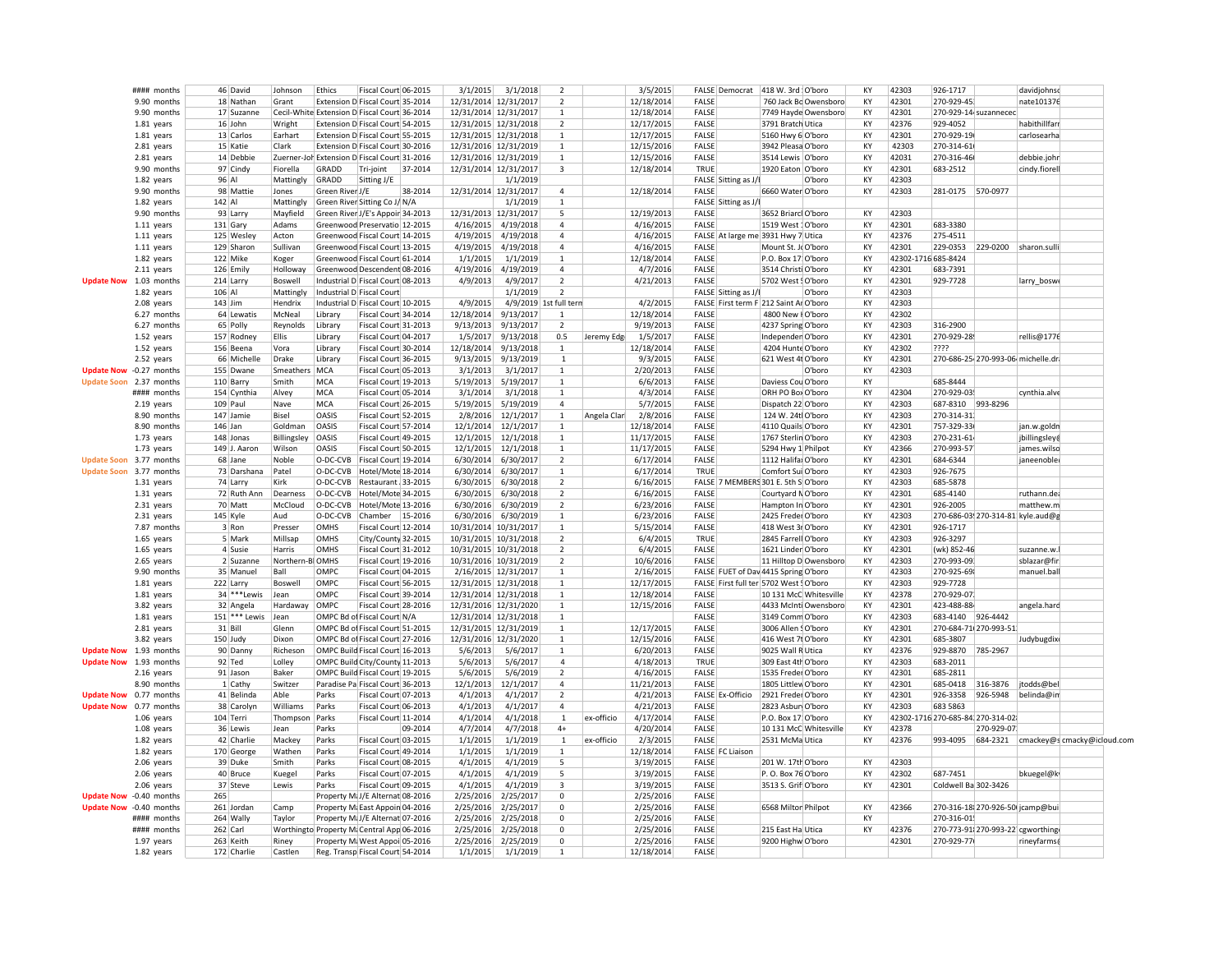|                    | 2.48 years              |          | 86 Julie      | Starnes        | River Park C Fiscal Court 22-2016           |                      | 9/1/2016              | 9/1/2019  |     |            | 9/1/2016   | <b>FALSE</b>                         | 1929 McCre O'boro  | KY | 42301 | 302-6836   |                                    | julie.starnes |  |
|--------------------|-------------------------|----------|---------------|----------------|---------------------------------------------|----------------------|-----------------------|-----------|-----|------------|------------|--------------------------------------|--------------------|----|-------|------------|------------------------------------|---------------|--|
|                    | Update Now -1.20 months |          | 10 John       | Stevenson      | RWRA                                        | Fiscal Court 02-2013 | 2/1/2013              | 2/1/2017  |     |            | 1/24/2013  | <b>FALSE</b>                         | 4157 Tanba O'boro  | KY | 42303 | 684-8074   |                                    |               |  |
|                    | 1.98 years              |          | 11 Becky      | Whitehead RWRA |                                             | Fiscal Court 05-2015 | 3/1/2015              | 3/1/2019  |     |            | 3/5/2015   | FALSE 3rd term (1 4352 Lake F O'boro |                    | KY | 42303 | 683-4454   |                                    |               |  |
|                    | 2.82 years              |          | 9 George      | Stuart         | RWRA                                        | Fiscal Court 01-2016 | 1/1/2016              | 1/1/2020  |     |            | 12/17/2015 | <b>FALSE</b>                         | 7145 Saur R Maceo  | KY | 42355 |            | 270-313-20 270-264-41 Cgstuart@c   |               |  |
| <b>Update Soon</b> | 3.57 months             |          | 168 Charlie   | Castlen        | St. Benedict Fiscal Court 23-2014           |                      | 6/24/2014             | 6/24/2017 |     |            | 6/17/2014  | <b>FALSE</b>                         |                    |    |       |            |                                    |               |  |
|                    | 1.82 years              |          | 174 Mike      | Koger          | Structural E Fiscal Court 59-2014           |                      | 1/1/2015              | 1/1/2019  |     |            | 12/18/2014 | <b>FALSE</b>                         |                    |    |       |            |                                    |               |  |
|                    | 1.81 years              |          | 217 George    | Wathen         | SWOAC                                       | Fiscal Court 50-2014 | 12/31/2014 12/31/2018 |           |     |            | 12/18/2014 | <b>FALSE</b>                         |                    |    |       |            |                                    |               |  |
|                    | 1.81 years              |          | 218 Mark      | Brasher        | SWQAC                                       | Fiscal Court 45-2014 | 12/31/2014 12/31/2018 |           |     |            | 12/18/2014 | <b>FALSE</b>                         |                    |    |       |            |                                    |               |  |
|                    | 1.82 years              |          | 178 Charlie   | Castlen        | Trans. Advis Fiscal Court 52-2014           |                      | 1/1/2015              | 1/1/2019  |     |            | 12/18/2014 | <b>FALSE</b>                         |                    |    |       |            |                                    |               |  |
|                    | 1.82 years              |          | 180 Mark      | Brasher        | Trans. Advis Fiscal Court 46-2014           |                      | 1/1/2015              | 1/1/2019  |     |            | 12/18/2014 | <b>FALSE</b>                         |                    |    |       |            |                                    |               |  |
|                    | $1.07$ years            |          | 88 Mark       |                | Whitehouse Water - Ohi Fiscal Court 10-2014 |                      | 4/2/2014              | 4/2/2018  |     |            | 4/20/2014  | <b>FALSE</b>                         | 9350 Parks Utica   | KY | 42376 | 275-4151   | Work cell # mark-white             |               |  |
|                    | 2.27 years              |          | 89 Reid       | Haire          | Water - Ohil Fiscal Court 29-2015           |                      | 6/15/2015             | 6/15/2019 |     |            | 6/4/2015   | <b>FALSE</b>                         | 9530 Old Ha Utica  | KY | 42376 |            |                                    | storm60@n     |  |
|                    | $1.23$ years            | 159 John |               | Bell           | Water - Sou Fiscal Court 14-2014            |                      | 6/1/2014              | 6/1/2018  |     |            | 5/15/2014  | <b>FALSE</b>                         | 6541 Harmd Utica   | KY | 42376 | 270-316-03 |                                    | ibell111776   |  |
|                    | 2.23 years              |          | $160$ Hugh    | <b>Bittel</b>  | Water - Sou Fiscal Court 16-2016            |                      | 6/23/2016             | 6/1/2019  |     | Joe Elliot | 6/23/2016  | FALSE FUET of Joe 7095 Hwy 2 Utica   |                    | KY | 42376 |            | 270-729-46 270-570-74 WIFE: Lisa 2 |               |  |
|                    | 3.23 years              |          | 161 Christina | O'Bryan        | Water - Sou Fiscal Court 10-2016            |                      | 6/1/2016              | 6/1/2020  |     |            | 5/19/2016  | <b>FALSE</b>                         | 4075 Pine L O'boro | KY | 42303 | 683-7721   | 688-0840                           | christina@b   |  |
|                    | $1.86$ years            |          | 8 Paula       | Crabtree       | Water - We Fiscal Court 02-2015             |                      | 1/17/2015             | 1/17/2019 |     |            | 1/22/2015  | <b>FALSE</b>                         | 2328 Hwy 8 O'boro  | KY | 42301 | 993-5053   |                                    |               |  |
|                    | 2.86 years              |          | 7 Janet       | Murphy         | Water - We Fiscal Court 02-2016             |                      | 1/17/2016             | 1/17/2020 |     |            | 1/7/2015   | <b>FALSE</b>                         | 251 Ridgecr O'boro | KY | 42301 | 688-0650   |                                    | jmurphy122    |  |
|                    | 3.86 years              |          | 6 Scott       | Kuegel         | Water - We Fiscal Court 03-2017             |                      | 1/17/2017             | 1/17/2021 | 1.5 |            | 1/5/2017   | <b>FALSE</b>                         | 6167 Wayn O'boro   | KY | 42301 | 903-0801   |                                    | flatlickfarm: |  |

## 3/9/2017 *Reference Date for Forumlas*

*Contact Information* Contact & Last Title treet Addres C/S/Z Phone E-Mail Website Airport Bob V Executive 2200 Airpor Owensboro 270-685-41 airport@on www.owb.ne Assessment A Rache PVA 212 St. Ann Owensboro 270-685-84' rachelfoster [www.daviesskypva.org](http://www.daviesskypva.org/) Chamber Canda Executive 200 E. Third Owensboro 270-926-18 chrake@ow [www.owensboro.com](http://www.owensboro.com/) County Engine Mark County E 2620 Calhou Owensboro 270-685-84! mbrasher@ [www.daviessky.org](http://www.daviessky.org/) DC ADA Coord David Fiscal Cou 212 St. Ann Owensboro 270-685-84. dsmith@da www.daviessky.org DC ASAP Jeff Ri OPD 222 East 9th Owensboro 270-687-8888 [www.owensboro.org/police](http://www.owensboro.org/police) DC Deputy Alc David Fiscal Cou212 St. Ann Owensboro 270-685-84: dsmith@da www.daviessky.org<br>DC EMA Dir. EMA Director 212 St. Ann Owensboro 270-685-8848 DC EMA Dir. EMA Director 212 St. Ann Owensboro 270-685-8848 DC Treasurer Jim H<sub>1</sub> Treasure 212 St. Ann Owensboro 270-685-84: jhendrix@d [www.daviessky.org](http://www.daviessky.org/) DCACC Ashley Animal C 2620 Calhou Owensboro 270-685-82 aclark@dav [www.daviessky.org](http://www.daviessky.org/) DCFC Employe Jenni Fiscal Cou 212 St. Ann Owensboro 270-685-84: jwarren@da[www.daviessky.org](http://www.daviessky.org/) DC-SWEEP Mike Solid Wa 7772 Hwy 8 Owensboro 270-229-44: mhamilton(www.daviessky.org<br>Dental Clinic & Dental Clinic Bo 2315 Mayfa Owensboro 270-691-6205 www.owensborodent Dental Clinic I Dental Clinic Bo 2315 Mayfa Owensboro 270-691-6205 Deputy Judge Charli Commiss 212 St. Ann Owensboro 270-685-84 ccastlen@d [www.daviessky.org](http://www.daviessky.org/) Development Becky McCubbi 200 E. Third Owensboro 270-926-43 bmccubbins [www.edc.owensboro.com](http://www.edc.owensboro.com/) Drainage Com Mark County E 2620 Calhou Owensboro 270-685-84! mbrasher@ [www.daviessky.org](http://www.daviessky.org/) Drug/Alcohol Carla City of OvP.O. Box 100 Owensboro 270-687-85. sheltoncj@[owww.owensboro.org](http://www.owensboro.org/) Economic Dev Patti Osborne 200 E. Third Owensboro 270-926-43: posborne@ [www.daviessky.org](http://www.daviessky.org/) EDC Al Ma Judge/Ex 212 St. Ann Owensboro 270-685-84. amattingly@[www.daviessky.org](http://www.daviessky.org/) EDP Becky McCubbi 200 E. Third Owensboro 270-926-43: bmccubbins [www.edc.owensboro.com](http://www.edc.owensboro.com/) Ethics Sherry Girten P.O. Box 100 Owensboro 270-687-85¦ girtensl@ov [www.owensboro.org](http://www.owensboro.org/) Extension Distuilly Thompson 4800 New H Owensboro 270-685-84: *ldthompson [www.daviess.ca.uky.edu](http://www.daviess.ca.uky.edu/)*<br>GRADD Kim Wells 300 GRADD Owensboro 270-926-44: kwell@grad www.gradd.com Kim Wells 300 GRADD Owensboro 270-926-44: kwell@grad [www.gradd.com](http://www.gradd.com/) Green River A Viviar Aging Ser 300 GRADD Owensboro 270-926-44: viviancraig@[www.gradd.com/AHSS](http://www.gradd.com/AHSS)<br>Green River D Green River Dis 1600 Brecke Owensboro 270-686-7744 www.healthdepartment.org Green River D Green River Dis 1600 Brecke Owensboro 270-686-7744 Green River R Kim Logsdon P.O. Box 3 Hartford, KY 270-314-9[0 klogsdon1954@att.net](mailto:klogsdon1954@att.net) Greenwood C Emily Holloway 3514 Christi Owensboro 270-683-7391 Industrial Dev Madis EDC 200 E. Third Owensboro 270-926-4339 [www.edc.owensboro.com](http://www.edc.owensboro.com/) Library Debbie Young 2020 Freder Owensboro 270-684-02: dyoung@dc[www.dcplibrary.org](http://www.dcplibrary.org/) MCA Caroli Director 1201 Pleasa Owensboro 270-471-20 caroline.her www.owensborohealth OASIS Gloria Jones P.O. Box 31! Owensboro 270-685-52 gjonesoasis [www.oasisshelter.org](http://www.oasisshelter.org/) O-DC-CVB Darren Peach 215 E. 2nd S Owensboro 270-926-11 darren@vis [www.visitowensboro.com](http://www.visitowensboro.com/) OMHS Steve Johnson 1201 Pleasa Owensboro 270-417-20 steve.johns www.owensborohealth.org OMPC Brian Executive P.O. Box 73. Owensboro 270-687-86! howardbr@[www.ompc.org](http://www.ompc.org/) OMPC Bd of A Brian Executive P.O. Box 73. Owensboro 270-687-86! howardbr@[www.ompc.org](http://www.ompc.org/) OMPC Buildin Brian Executive P.O. Box 73. Owensboro 270-687-86! howardbr@[www.ompc.org](http://www.ompc.org/) Paradise Park Barbara William P.O. Box 631 Greenville, 270-338-41 barbarau.williams@ky.gov Parks Ross L Parks Dir 2620 Old Ca Owensboro 270-685-84! rleigh@dav [www.daviessky.org](http://www.daviessky.org/) Property Main Al Ma Judge/Ex 212 St. Ann Owensboro 270-685-84: amattingly@[www.daviessky.org](http://www.daviessky.org/)<br>Reg. Transpor Keith GRADD 300 GRADD Owensboro 270-926-4433 www.gradd.com Reg. Transpor Keith GRADD 300 GRADD Owensboro 270-926-4433 River Park Cen Roxy Witt 101 Daviess Owensboro 270-687-27<sup>'</sup> rwitt@river [www.riverparkcenter.org](http://www.riverparkcenter.org/) RWRA Kellie Pfeiffer 1722 Pleasa Owensboro 270-687-84! Dreifferek@[www.rwra.org](http://www.rwra.org/)<br>St. Benedicts | Board Chair 1001 West | Owensboro 270-541-1003 www.stbenedicts St. Benedicts Board Chair 1001 West 7 Owensboro 270-541-1003 Structural Eva EMA Director 212 St. Ann Owensboro 270-685-8848 [www.dcemaky.com](http://www.dcemaky.com/) SWQAC Mark County E 2620 Calhou Owensboro 270-685-84! mbrasher@ [www.daviessky.org](http://www.daviessky.org/) |Trans. Adviso| Keith GRADD 300 GRADD Owensboro 270-926-4433 [www.gradd.com](http://www.gradd.com/)